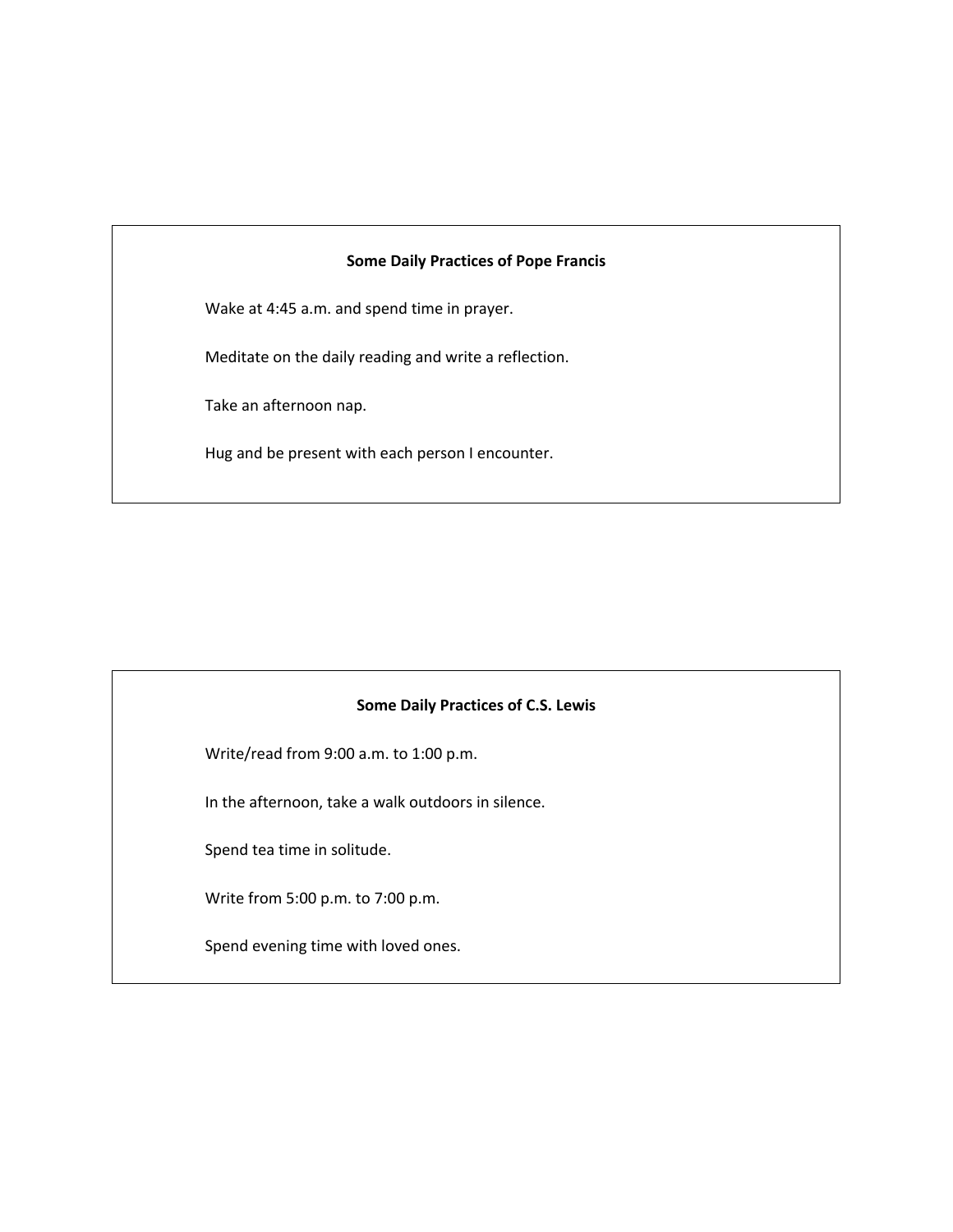### **From the** *Book of Common Prayer,* **"A Supplementary Instruction," p. 555**

Every Christian man or woman should from time to time frame for himself a RULE OF LIFE in accordance with the precepts of the Gospel and the faith and order of the Church; wherein he may consider the following:

The regularity of his attendance at public worship and especially at the holy Communion.

The practice of private prayer, Bible-reading, and self-discipline.

Bringing the teaching and example of Christ into his everyday life.

The boldness of his spoken witness to his faith in Christ.

His personal service to the Church and the community.

The offering of money according to his means for the support of the work of the Church at home and overseas.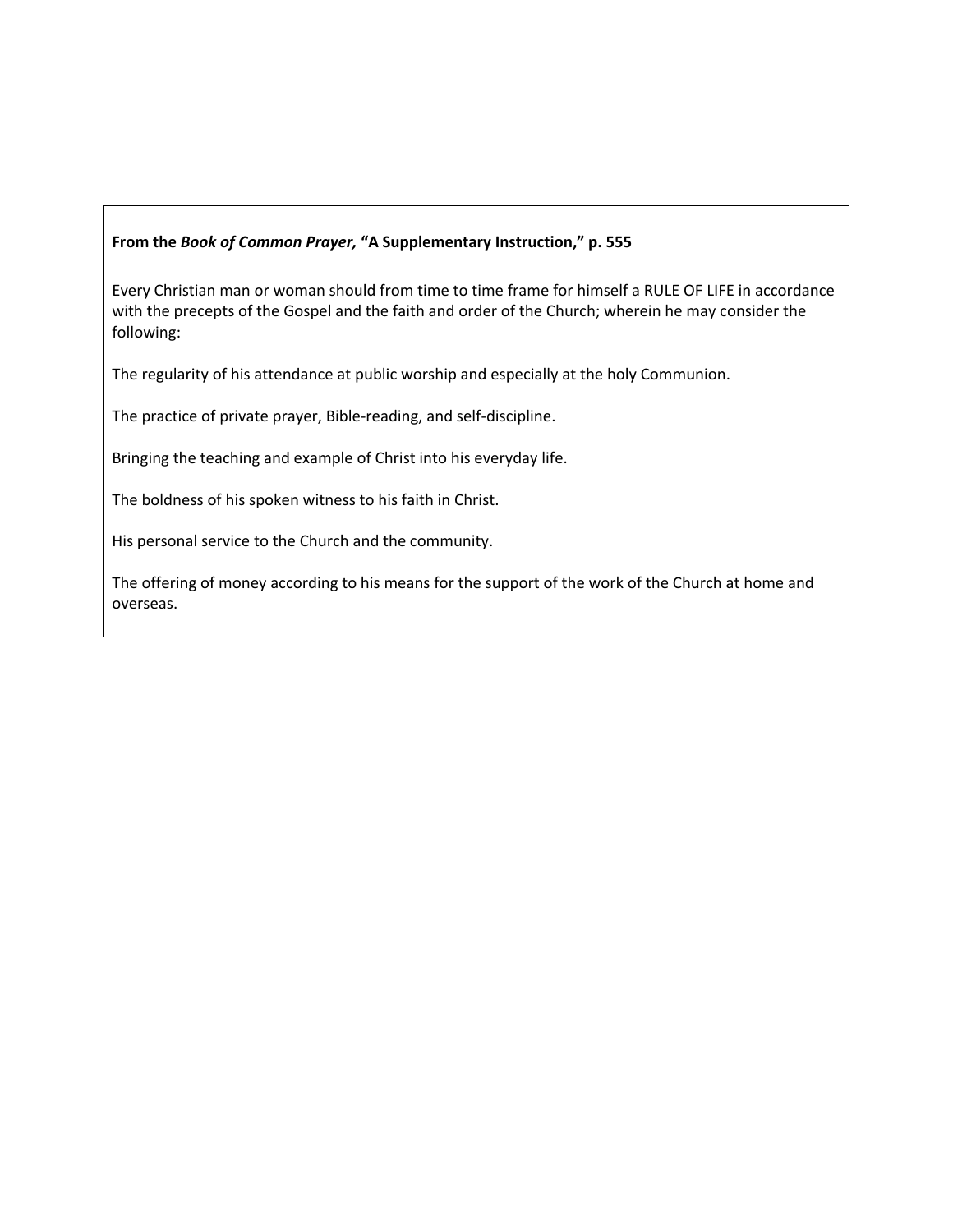# **RULES OF LIFE – LESS HELPFUL**

To shape my relationship with God I will:

Begin and end each day with an hour of meditation on the Scriptures. Attend all services, courses, and groups at my church at all times.

To shape my relationship with others I will:

Participate in a Bible Study and an additional book group each week. Host and personally cater a party for all my office staff once a month.

To shape my relationship with myself I will:

Exercise for an hour every day and do yoga before going to bed. Master Ancient Hebrew, Greek, and Latin in three years.

To shape my relationship with God's creation I will:

 Give 50% of my income to an environmental charity. Sell my car and walk to work every day- rain or shine.

To help me keep my Rule of Life I will:

Write my Rule of Life from memory on my bathroom mirror every morning.

To shape my relationship with God I will: Pray more. Be thankful.

To shape my relationship with others I will:

Practice being polite. Focus more on my relationship with my boyfriend.

To shape my relationship with myself I will: Let things go. Take more time for art.

To shape my relationship with God's creation I will: Use less stuff. Ride my bike more.

To help me keep my Rule of Life I will: Look at it from time to time.